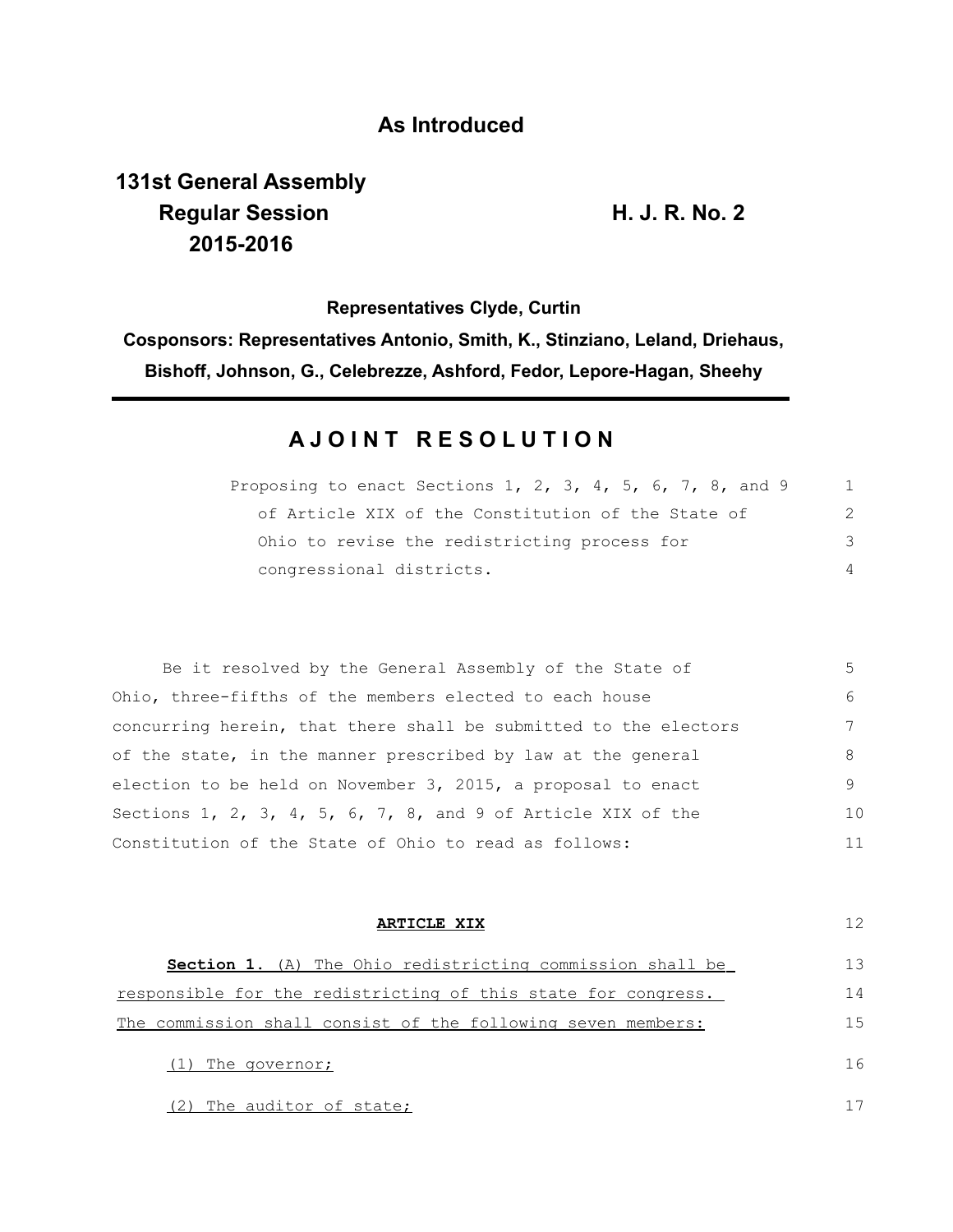| (3) The secretary of state;                                      | 18 |
|------------------------------------------------------------------|----|
| (4) One person appointed by the speaker of the house of          | 19 |
| representatives;                                                 | 20 |
| (5) One person appointed by the legislative leader of the        | 21 |
| largest political party in the house of representatives of which | 22 |
| the speaker of the house of representatives is not a member;     | 23 |
| (6) One person appointed by the president of the senate;         | 24 |
| and                                                              | 25 |
| (7) One person appointed by the legislative leader of the        | 26 |
| largest political party in the senate of which the president of  | 27 |
| <u>the senate is not a member.</u>                               | 28 |
| The legislative leaders in the senate and the house of           | 29 |
| representatives of each of the two largest political parties     | 30 |
| represented in the general assembly, acting jointly by political | 31 |
| party, shall appoint a member of the commission to serve as a    | 32 |
| co-chairperson of the commission.                                | 33 |
| (B) (1) Unless otherwise specified in this article, a            | 34 |
| simple majority of the commission members shall be required for  | 35 |
| any action by the commission.                                    | 36 |
| (2) (a) Except as otherwise provided in division (B) (2) (b)     | 37 |
| of this section, a majority vote of the members of the           | 38 |
| commission, including at least one member of the commission who  | 39 |
| is a member of each of the two largest political parties         | 40 |
| represented in the general assembly, shall be required to do any | 41 |
| of the following:                                                | 42 |
| (i) Adopt rules of the commission;                               | 43 |
| (ii) Hire staff for the commission;                              | 44 |

(iii) Expend funds.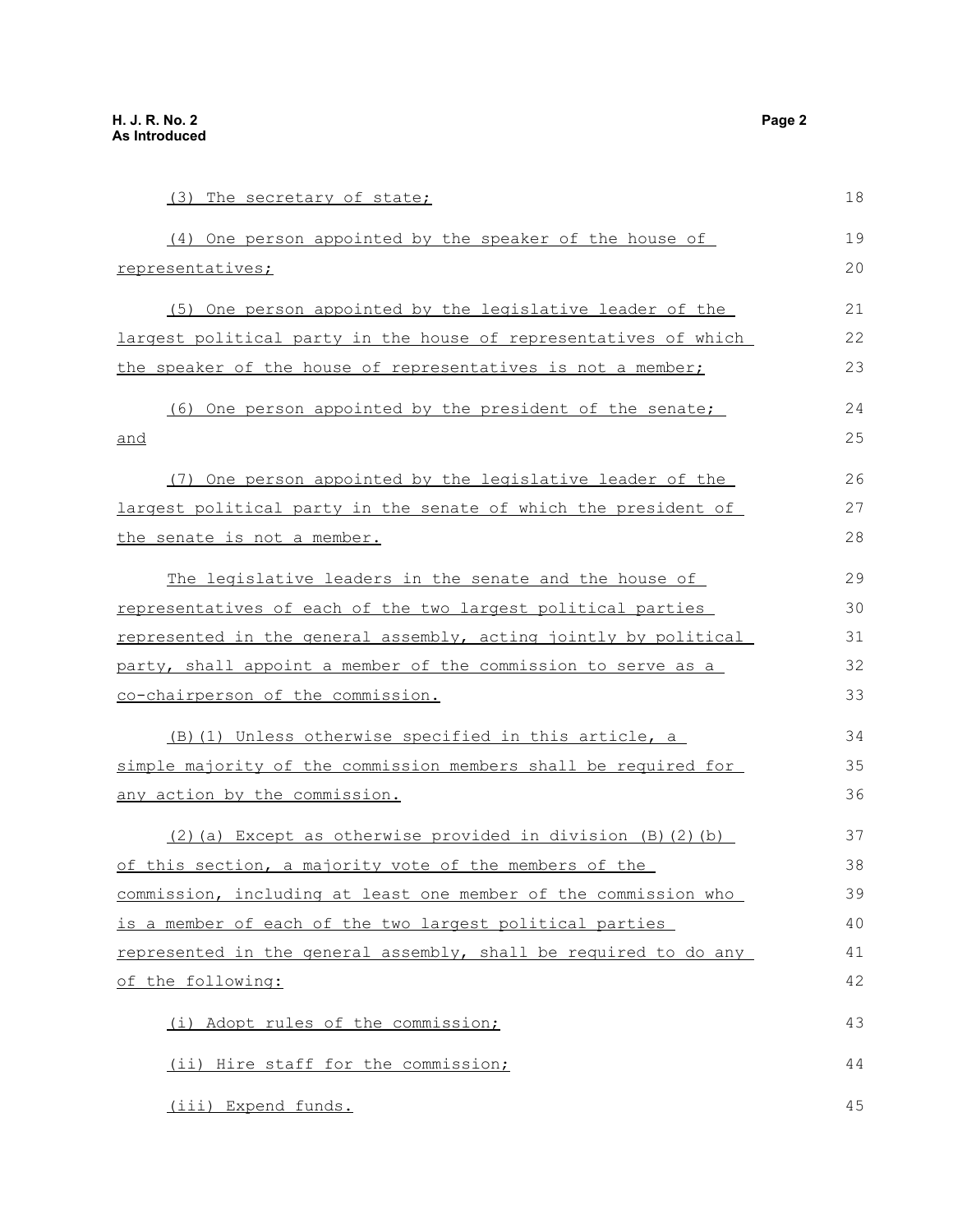## (b) If the commission is unable to agree, by the vote required under division (B)(2)(a) of this section, on the manner in which funds should be expended, each co-chairperson of the commission shall have the authority to expend one-half of the funds that have been appropriated to the commission. (3) The affirmative vote of four members of the commission, including at least two members of the commission who represent each of the two largest political parties represented in the general assembly, shall be required to adopt any congressional district plan. For the purpose of this division, a member of the commission shall be considered to represent a political party if the member was appointed to the commission by a member of that political party or if, in the case of the governor, the auditor of state, or the secretary of state, the member is a member of that political party. (C) At the first meeting of the commission, which the governor shall convene only in a year ending in the numeral one, except as provided in Sections 6 and 7 of this article, the commission shall set a schedule for the adoption of procedural rules for the operation of the commission. The commission shall release to the public a proposed congressional district plan for the boundaries for the prescribed number of congressional districts as apportioned to the state pursuant to Section 2 of Article I of the Constitution of the United States. The commission shall draft the proposed plan in the manner prescribed in this article. Before adopting, but after introducing, a proposed plan, the commission shall conduct a minimum of three public hearings across the state to present the proposed plan and shall seek public input regarding the proposed plan. All meetings of the commission shall be open 46 47 48 49 50 51 52 53 54 55 56 57 58 59 60 61 62 63 64 65 66 67 68 69 70 71 72 73 74 75

to the public. Meetings shall be broadcast by electronic means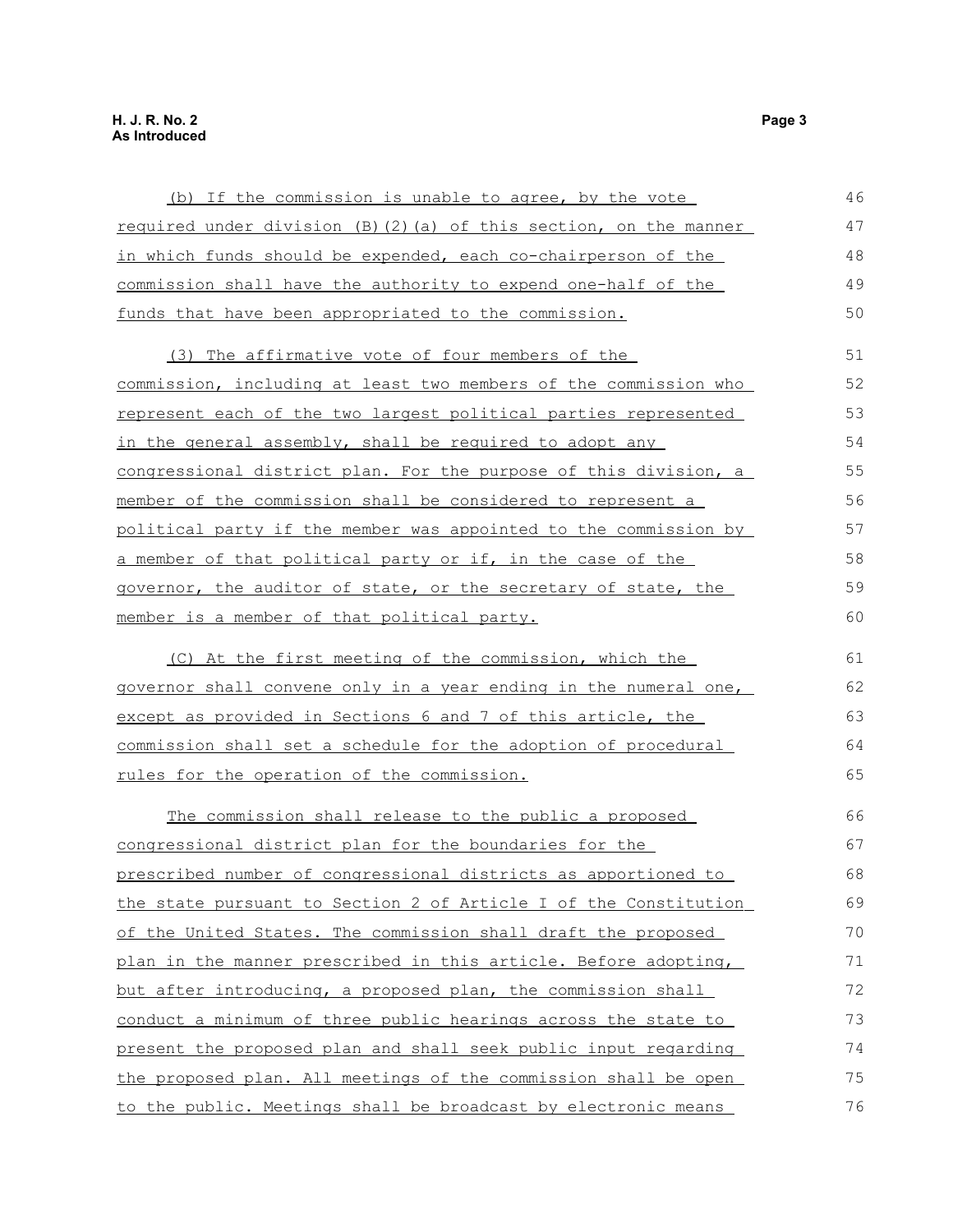| of transmission using a medium readily accessible by the general | 77  |
|------------------------------------------------------------------|-----|
| public.                                                          | 78  |
| The commission shall adopt a final congressional district        | 79  |
| plan not later than the first day of September of a year ending  | 80  |
| in the numeral one. After the commission adopts a final plan,    | 81  |
| the commission shall promptly file the plan with the secretary   | 82  |
| of state. Upon filing with the secretary of state, the plan      | 83  |
| shall become effective.                                          | 84  |
| Four weeks after the adoption of a congressional district        | 85  |
| plan, the commission shall be automatically dissolved.           | 86  |
| (D) The general assembly shall be responsible for making         | 87  |
| the appropriations it determines necessary in order for the      | 88  |
| commission to perform its duties under this article.             | 89  |
| Section 2. Each congressional district shall be entitled         | 90  |
| to a single representative in the United States house of         | 91  |
| <u>representatives in each congress.</u>                         | 92  |
| <b>Section 3.</b> (A) The whole population of the state, as      | 93  |
| determined by the federal decennial census or, if such is        | 94  |
| unavailable, such other basis as the general assembly may        | 95  |
| direct, shall be divided by the number of congressional          | 96  |
| districts apportioned to the state pursuant to Section 2 of      | 97  |
| Article I of the Constitution of the United States, and the      | 98  |
| quotient shall be the congressional ratio of representation for  | 99  |
| ten years next succeeding such redistricting.                    | 100 |
| (B) A congressional district plan shall comply with all of       | 101 |
| the requirements of division (B) of this section.                | 102 |
| (1) The population of each congressional district shall be       | 103 |
| as equal to the congressional ratio of representation as         | 104 |
| practicable.                                                     | 105 |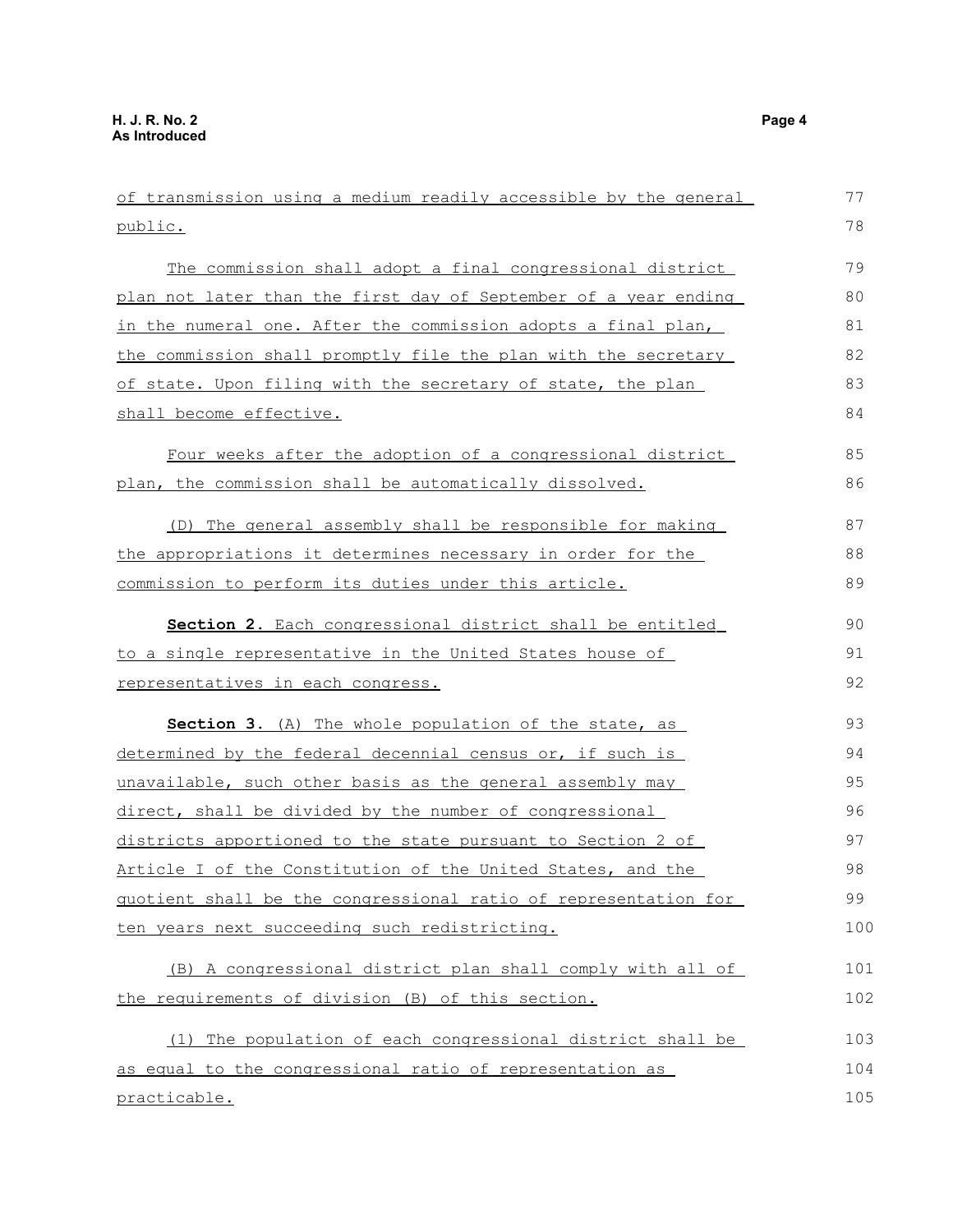## (2) Any congressional district plan adopted by the commission shall comply with all applicable provisions of the constitutions of Ohio and the United States and of federal law. (3) Every congressional district shall be composed of contiguous territory, and the boundary of each district shall be a single nonintersecting continuous line. (C) Congressional districts shall be created and numbered in the following order of priority, to the extent that such order is consistent with the foregoing standards: (1) Proceeding in succession from the largest to the smallest, each county containing population greater than one congressional ratio of representation shall be divided into as many congressional districts as it has whole ratios of representation. Any fraction of the population in excess of a whole ratio shall be a part of only one adjoining congressional district. (2) Each county containing population equal to the congressional ratio of representation shall be designated a congressional district. (3) The remaining territory of the state shall be divided into congressional districts by combining the areas of counties, municipal corporations, and townships. Where feasible, no county shall be split more than once. (D)(1) A county, municipal corporation, or township is considered to be split if any contiguous portion of its territory is not contained entirely within one district. (2) Where the requirements of divisions (B) and (C) of this section cannot feasibly be attained by forming a congressional district from whole municipal corporations and 106 107 108 109 110 111 112 113 114 115 116 117 118 119 120 121 122 123 124 125 126 127 128 129 130 131 132 133 134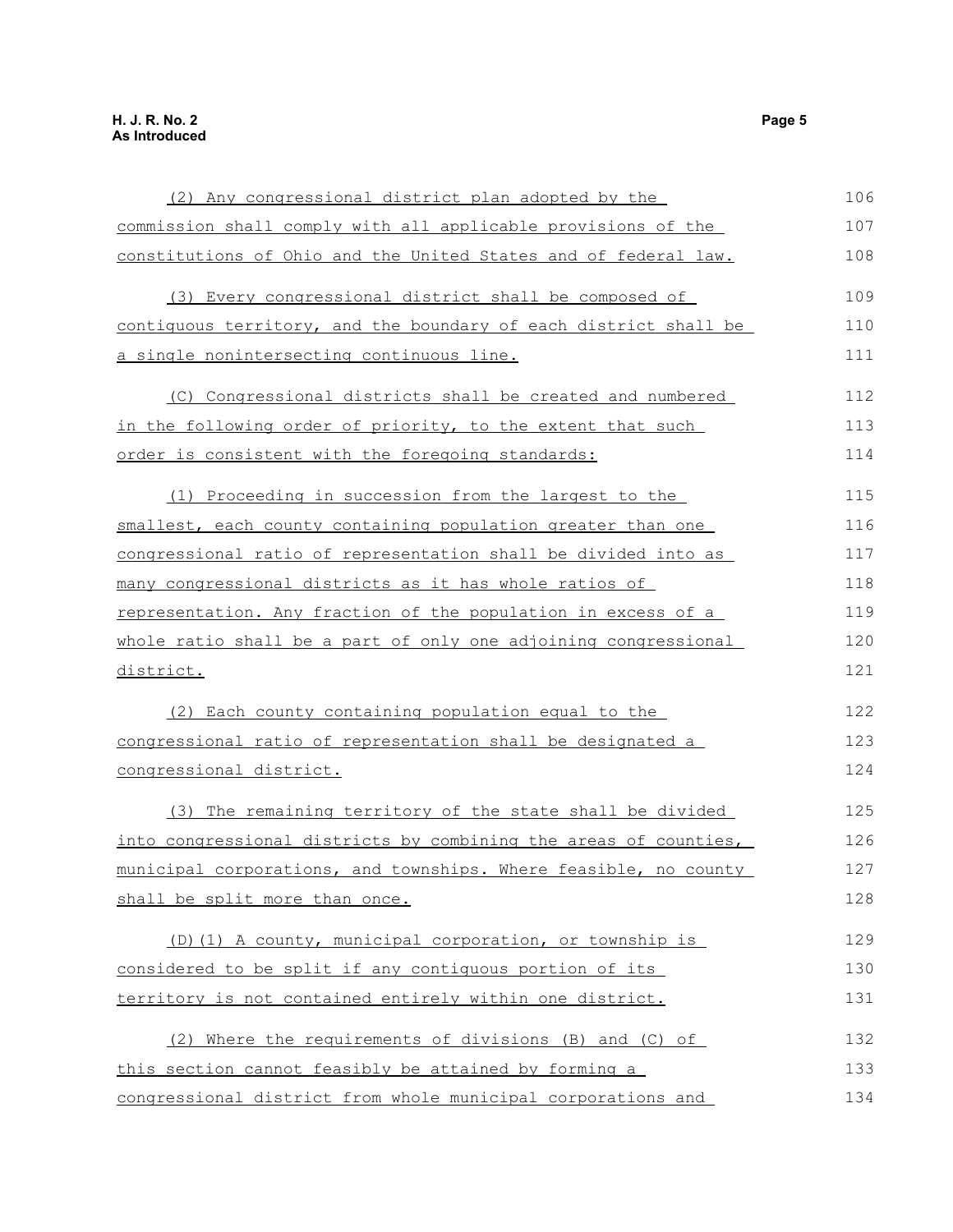## townships, the district shall be formed by splitting not more than one municipal corporation or township. If the commission must choose between multiple municipal corporations or townships for the purpose of splitting a municipal corporation or township under this division, the municipal corporation or township with the smallest population shall be split. (E)(1) If it is not possible for the commission to comply with all of the requirements of divisions (B), (C), and (D) of this section in drawing a particular congressional district, the commission shall take the first action listed below that makes it possible for the commission to draw that district: (a) Notwithstanding division (D) (2) of this section, the commission shall create the district by splitting two municipal corporations or townships . If the commission must choose between 135 136 137 138 139 140 141 142 143 144 145 146 147 148

more than two municipal corporations or townships for the purpose of splitting municipal corporations and townships under this division, the municipal corporations or townships shall be split in order of population, proceeding from the smallest to the largest. 149 150 151 152 153

 (b) Notwithstanding division (C)(2) of this section, the commission shall create the district by splitting, once, a single county that contains a population equal to the congressional ratio of representation. 154 155 156 157

(c) Notwithstanding division (C)(1) of this section, the commission shall create the district by including in two districts portions of the territory that remain after a county that contains a population of more than one congressional ratio of representation has been divided into as many congressional districts as it has whole ratios of representation. 158 159 160 161 162 163

(2) If the commission takes an action under division (E) 164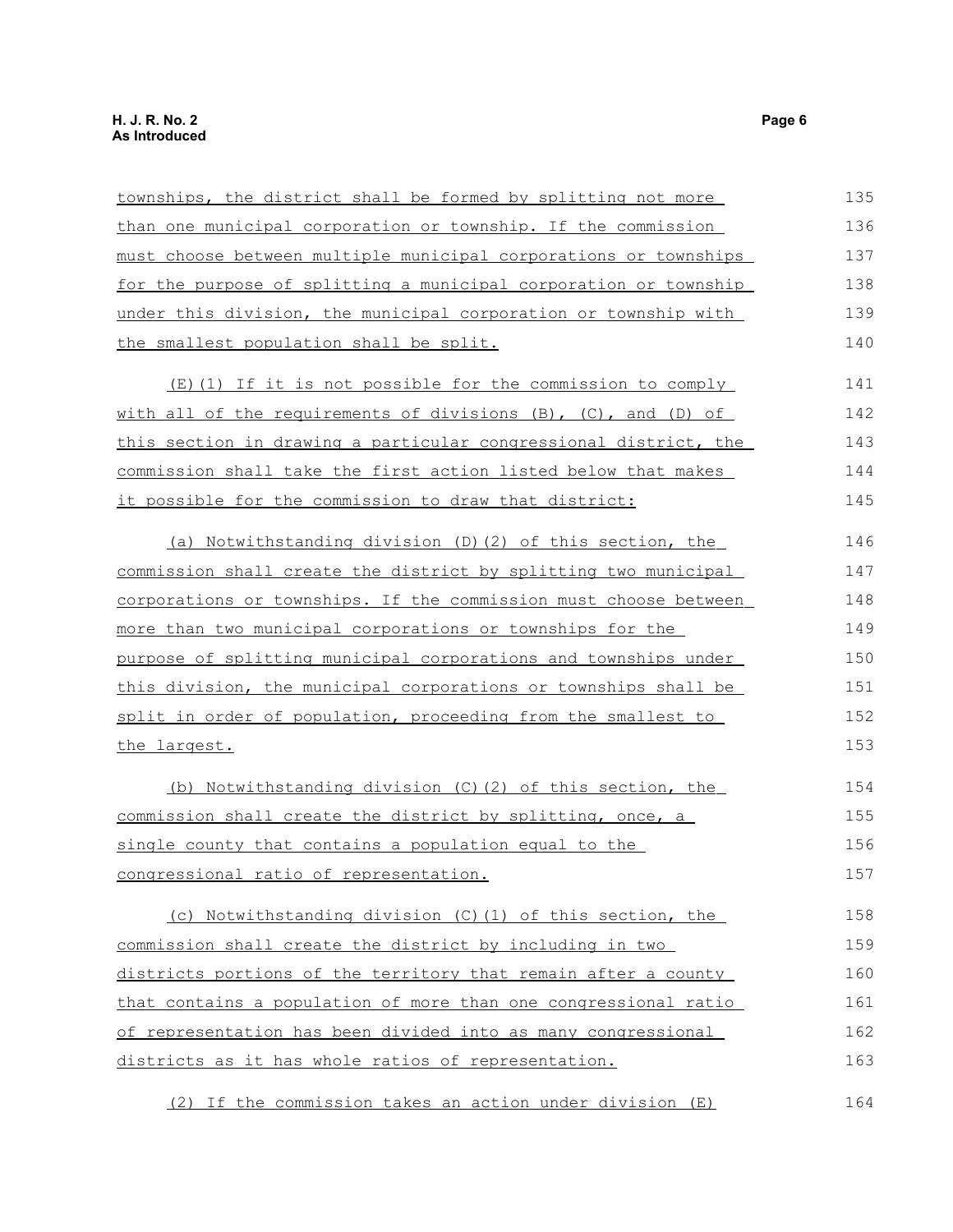## (1) of this section, the commission shall include in the congressional district plan a statement explaining which action the commission took under that division and the reason the commission took that action. (3) If the commission complies with divisions (E)(1) and (2) of this section in drawing a district, the commission shall not be considered to have violated division  $(C)$   $(1)$ ,  $(C)$   $(2)$ , or (D)(2) of this section, as applicable, in drawing that district, for the purpose of an analysis under division (D) of Section 7 of this article. **Section 4.** The Ohio redistricting commission shall attempt to draw a congressional district plan that meets all of the following standards: (A) No congressional district plan shall be drawn primarily to favor or disfavor a political party. (B) The statewide proportion of districts whose voters, based on statewide state and federal partisan general election results during the last ten years, favor each political party shall correspond closely to the statewide preferences of the voters of Ohio. (C) Congressional districts shall be compact. Nothing in this section permits the commission to violate the district standards described in Section 2, 3, or 5 of this article. **Section 5.** Notwithstanding the fact that boundaries of counties, municipal corporations, and townships within a district may be changed, district boundaries shall be created by using the boundaries of counties, municipal corporations, and 165 166 167 168 169 170 171 172 173 174 175 176 177 178 179 180 181 182 183 184 185 186 187 188 189 190 191 192

townships as they exist at the time of the federal decennial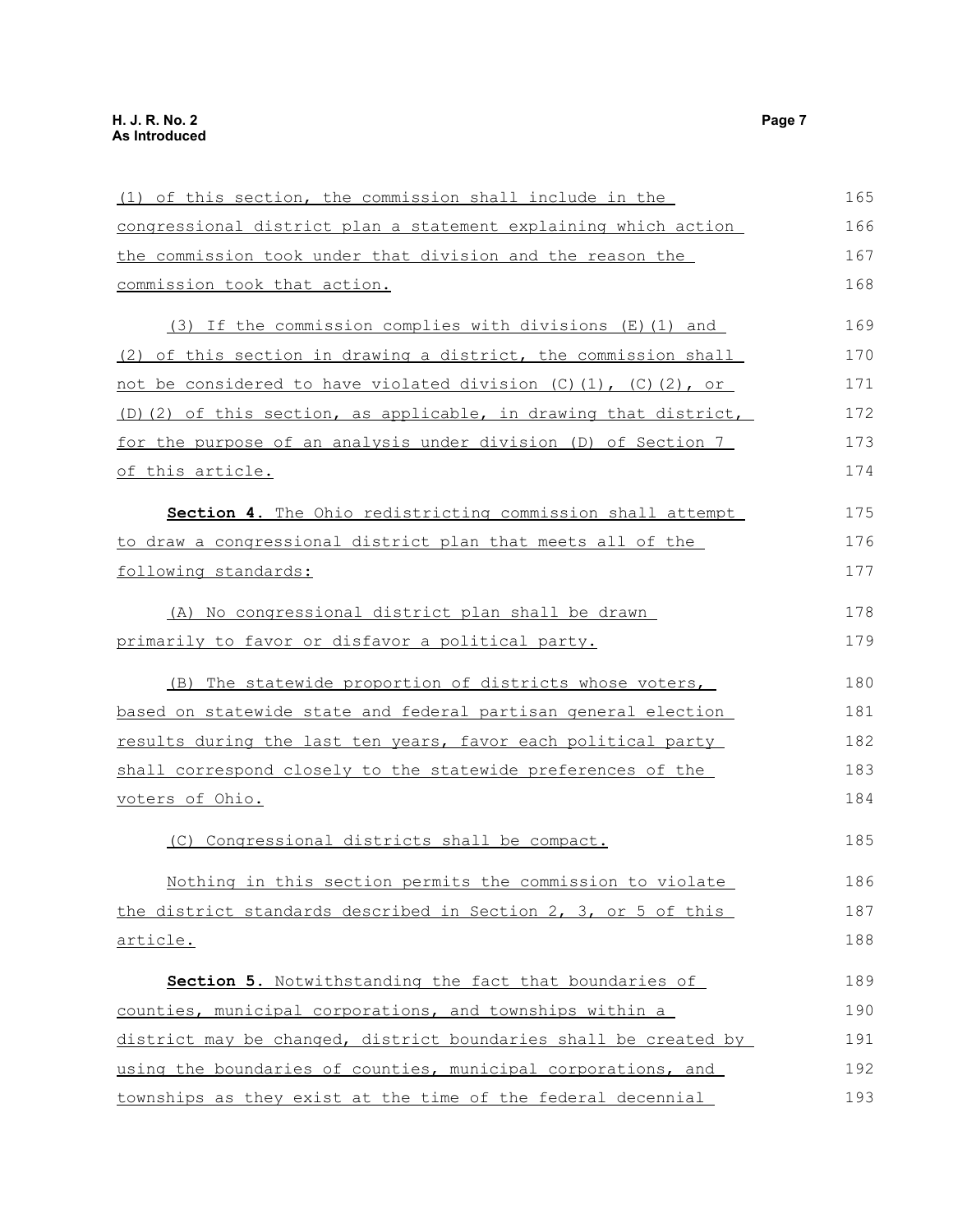| census on which the redistricting is based, or, if unavailable,     | 194 |
|---------------------------------------------------------------------|-----|
| on such other basis as the general assembly has directed.           | 195 |
| Section 6. (A) (1) If the Ohio redistricting commission             | 196 |
| fails to adopt a final congressional district plan not later        | 197 |
| than the first day of September of a year ending in the numeral     | 198 |
| one, in accordance with Section 1 of this article, the              | 199 |
| commission shall introduce a proposed congressional district        | 200 |
| plan by a simple majority vote of the commission.                   | 201 |
|                                                                     |     |
| (2) After introducing a proposed congressional district             | 202 |
| plan under division (A) (1) of this section, the commission shall   | 203 |
| hold a public hearing concerning the proposed plan, at which the    | 204 |
| public may offer testimony and at which the commission may adopt    | 205 |
| amendments to the proposed plan. Members of the commission          | 206 |
| should attend the hearing; however, only a quorum of the members    | 207 |
| of the commission is required to conduct the hearing.               | 208 |
|                                                                     |     |
| (3) After the hearing described in division (A) (2) of this         | 209 |
| section is held, and not later than the fifteenth day of            | 210 |
| September of a year ending in the numeral one, the commission       | 211 |
| shall adopt a final congressional district plan, either by the      | 212 |
| vote required to adopt a plan under division $(B)$ (3) of Section 1 | 213 |
| of this article or by a simple majority vote of the commission.     | 214 |
| (B) If the commission adopts a final congressional                  | 215 |
| district plan in accordance with division (A) (3) of this section   | 216 |
| by the vote required to adopt a plan under division (B) (3) of      | 217 |
| Section 1 of this article, the plan shall take effect upon          | 218 |
| filing with the secretary of state and shall remain effective       | 219 |
| until the next year ending in the numeral one, except as            | 220 |
| provided in Section 7 of this article.                              | 221 |
| $(C)$ (1) (a) Except as otherwise provided in division (C) (1)      | 222 |
| (b) of this section, if the commission adopts a final               | 223 |
|                                                                     |     |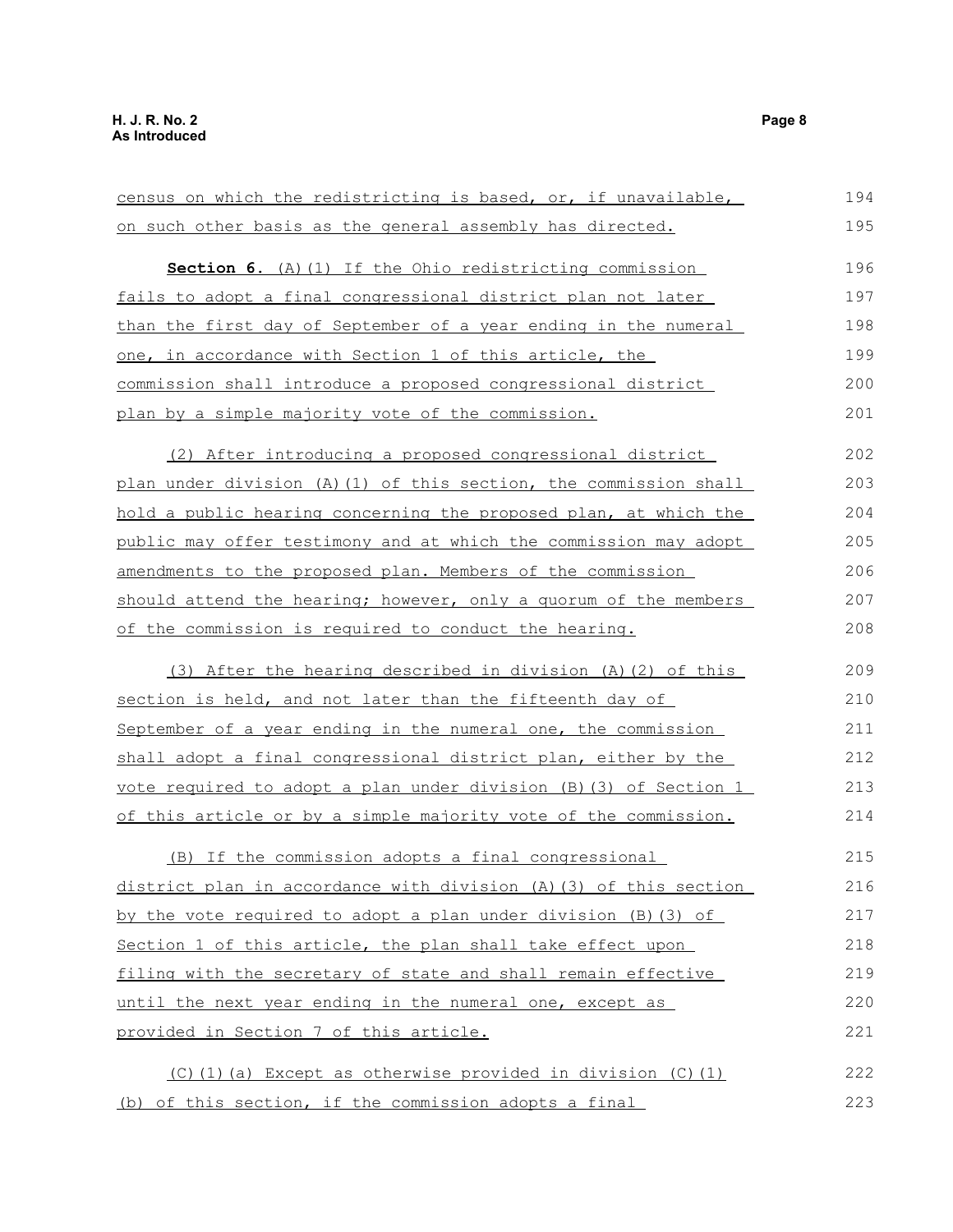# congressional district plan in accordance with division (A)(3)

| of this section by a simple majority vote of the commission, and | 225 |
|------------------------------------------------------------------|-----|
| not by the vote required to adopt a plan under division (B)(3)   | 226 |
| of Section 1 of this article, the plan shall take effect upon    | 227 |
| filing with the secretary of state and shall remain effective    | 228 |
| until two general elections for the United States house of       | 229 |
| representatives have occurred under the plan.                    | 230 |
|                                                                  |     |

(b) If the commission adopts a final congressional district plan in accordance with division (A)(3) of this section by a simple majority vote of the commission, and not by the vote required to adopt a plan under division (B) of Section 1 of this article, and that plan is adopted to replace a plan that ceased to be effective under division (C)(1)(a) of this section before a year ending in the numeral one, the plan adopted under this division shall take effect upon filing with the secretary of state and shall remain effective until a year ending in the numeral one, except as provided in Section 7 of this article. 231 232 233 234 235 236 237 238 239 240

(2) A final congressional district plan adopted under division (C)(1)(a) or (b) of this section shall include a statement explaining what the commission determined to be the statewide preferences of the voters of Ohio and the manner in which the statewide proportion of districts in the plan whose voters, based on statewide state and federal partisan general election results during the last ten years, favor each political party corresponds closely to those preferences, as described in division (B) of Section 4 of this article. At the time the plan is adopted, a member of the commission who does not vote in favor of the plan may submit a declaration of the member's opinion concerning the statement included with the plan. 241 242 243 244 245 246 247 248 249 250 251 252

(D) After a congressional district plan adopted under division (C)(1)(a) of this section ceases to be effective, and 253 254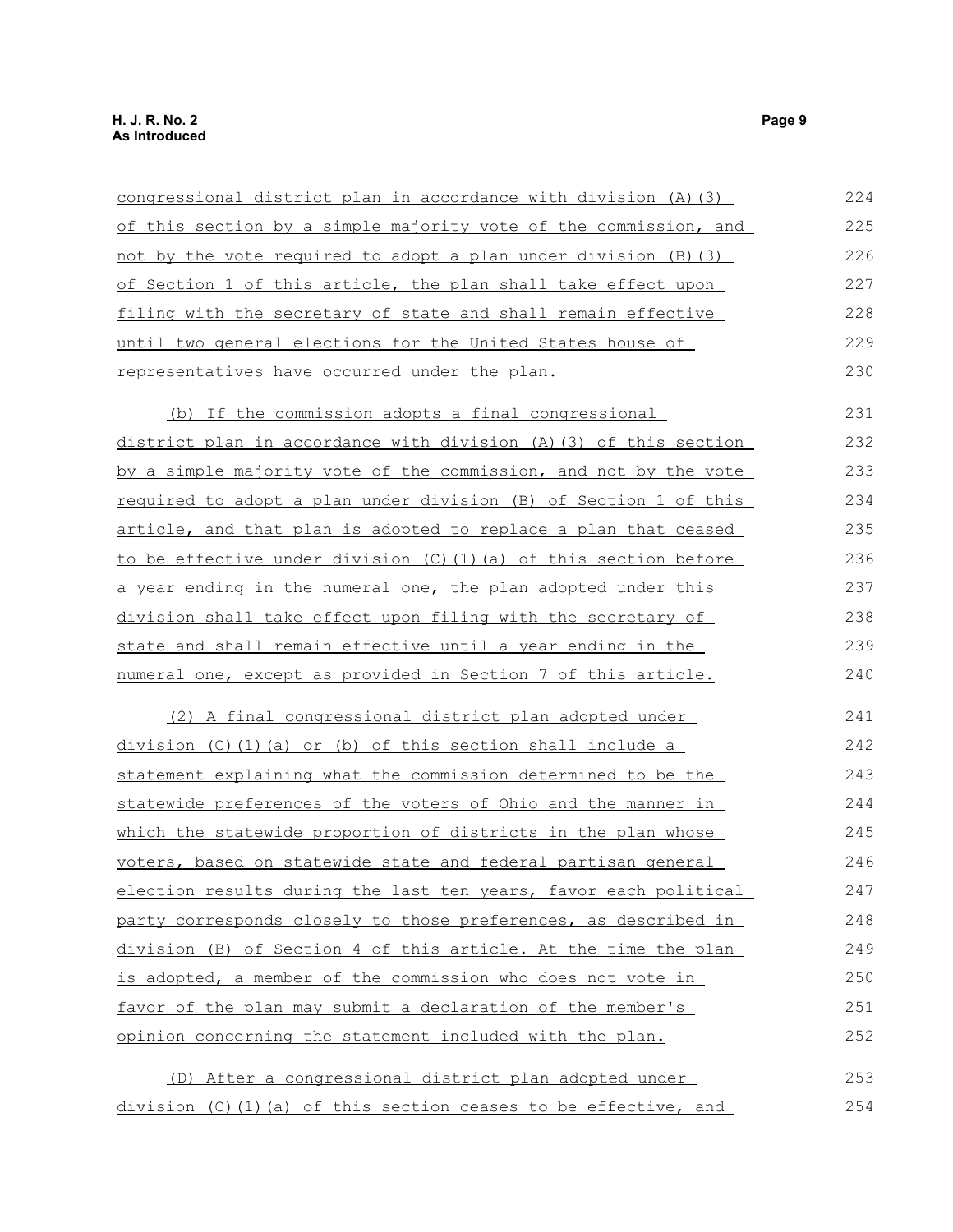not earlier than the first day of July of the year following the year in which the plan ceased to be effective, the commission shall be reconstituted as provided in Section 1 of this article, convene, and adopt a new congressional district plan in accordance with this article, to be used until the next time for redistricting under this article. The commission shall draw the new congressional district plan using the same population and county, municipal corporation, and township boundary data as were used to draw the previous plan adopted under division (C) of this section. **Section 7.** (A) The supreme court of Ohio shall have exclusive, original jurisdiction in all cases arising under this article. (B) In the event that any section of this constitution relating to redistricting, any congressional district plan made by the Ohio redistricting commission, or any district is determined to be invalid by an unappealed final order of a court of competent jurisdiction then, notwithstanding any other provisions of this constitution, the commission shall be reconstituted as provided in Section 1 of this article, convene, and ascertain and determine a congressional district plan in conformity with such provisions of this constitution as are then valid, to be used until the next time for redistricting under this article in conformity with such provisions of this constitution as are then valid. (C) (1) No court shall order, in any circumstance, the implementation or enforcement of any congressional district plan that has not been approved by the commission in the manner 255 256 257 258 259 260 261 262 263 264 265 266 267 268 269 270 271 272 273 274 275 276 277 278 279 280 281 282

(2) No court shall order the commission to adopt a 284

prescribed by this article.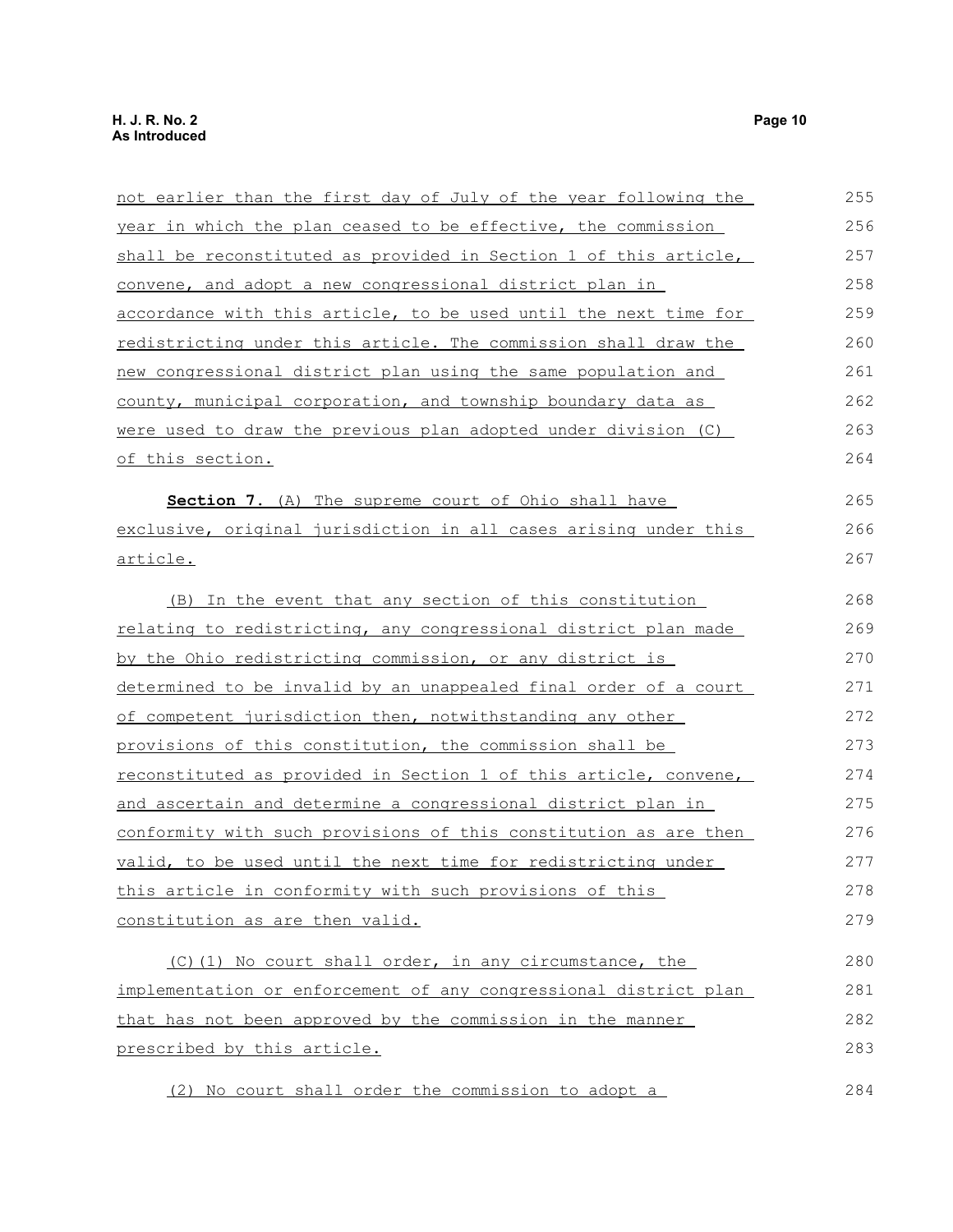| particular congressional district plan or to draw a particular           | 285 |
|--------------------------------------------------------------------------|-----|
| <u>district.</u>                                                         | 286 |
| (3) If the supreme court of Ohio determines that a                       | 287 |
| congressional district plan adopted by the commission does not           | 288 |
| comply with the requirements of Section 2, 3, or 5 of this               | 289 |
| article, the available remedies shall be as follows:                     | 290 |
| (a) If the court finds that the plan contains one or more                | 291 |
| <u>isolated violations of those requirements, the court shall order </u> | 292 |
| the commission to amend the plan to correct the violation.               | 293 |
| (b) If, in considering a plan adopted under division (C)                 | 294 |
| of Section 6 of this article, the court determines that both of          | 295 |
| the following are true, the court shall order the commission to          | 296 |
| adopt a new congressional district plan in accordance with this          | 297 |
| <u>article:</u>                                                          | 298 |
| (i) The plan significantly violates those requirements in                | 299 |
| <u>a manner that materially affects the ability of the plan to </u>      | 300 |
| <u>contain districts whose voters favor political parties in an</u>      | 301 |
| <u>overall proportion that corresponds closely to the statewide</u>      | 302 |
| political party preferences of the voters of Ohio, as described          | 303 |
| in division (B) of Section 4 of this article.                            | 304 |
| (ii) The statewide proportion of districts in the plan                   | 305 |
| whose voters, based on statewide state and federal partisan              | 306 |
| general election results during the last ten years, favor each           | 307 |
| political party does not correspond closely to the statewide             | 308 |
| preferences of the voters of Ohio.                                       | 309 |
| Section 8. If a court of competent jurisdiction issues an                | 310 |
| unappealed final order that the general assembly must be                 | 311 |
| responsible for the redistricting of this state for congress,            | 312 |
| all of the following shall apply:                                        | 313 |